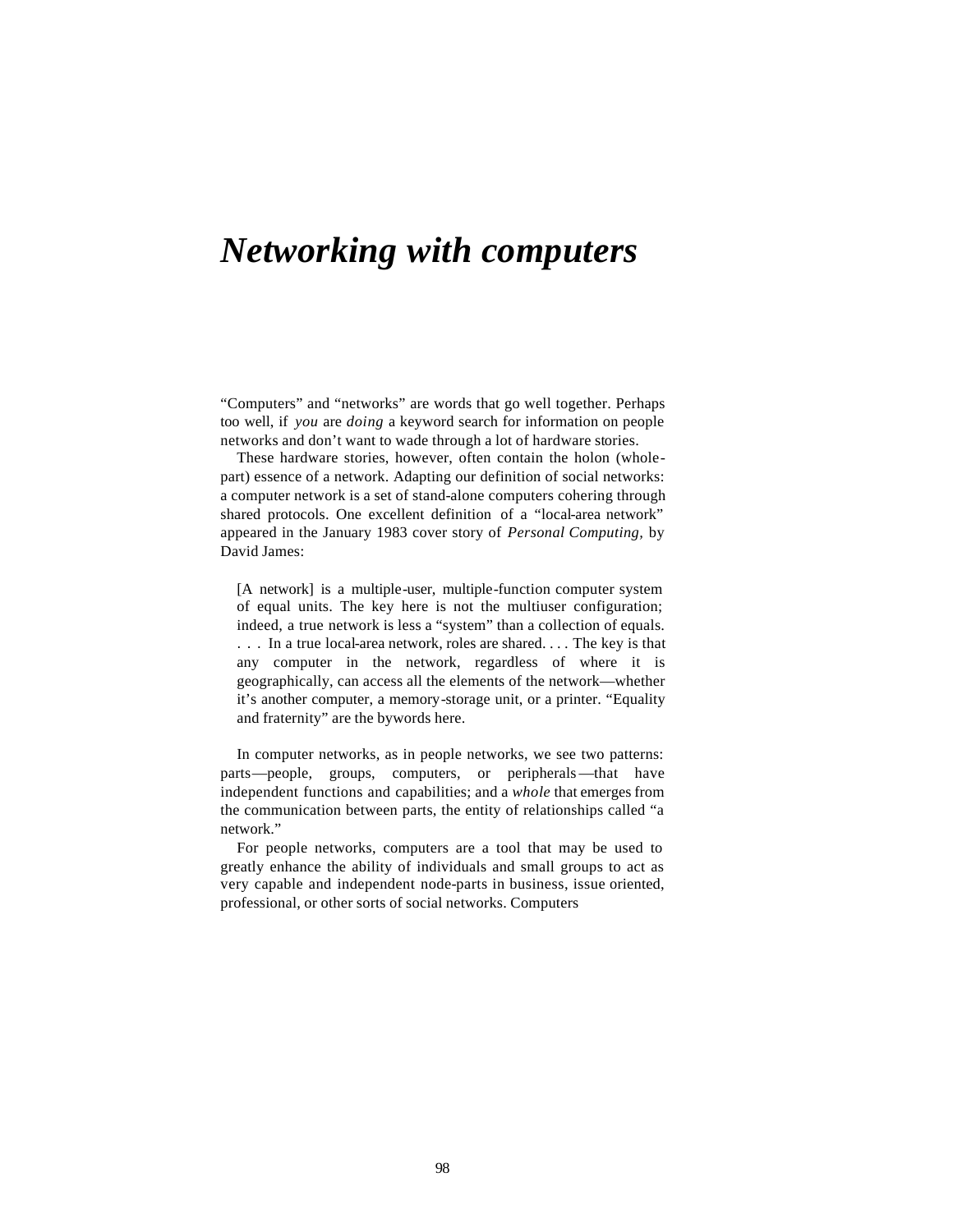can also be effective helpmates to the people facilitating a network, assisting in collecting, maintaining, and distributing the information that is often the "whole body" of a network.

None of the many cover stories we've seen on "computer networking" even hints at the complementary social phenomenon of "people networking" that comes bundled with every multiple-computer setup.

Social networks are organizational "media with a message." So are computer networks. If a tightly controlled company sets up a true local-area network but maintains its existing hierarchical management chart, the social and technological messages are sure to conflict. Desktop access to large databases and communications systems together with local power to prepare, process, and use information bring both independence and decision-making capability. If the social whole can't adjust to its technologically more independent parts, then trouble lies ahead.

Conversely, an organization looking to democratize its structure, distribute its decision-making, and encourage creativity can use computer networks to support those social goals.

On a very personal level, we have been using computers in our work continuously since 1970 and in our home since 1978. They are part of our mental equipment now, an integral part of how our skills and thinking come together into real-world products. For us, computers enhance our humanness, doing for mental drudgery what machines did for muscle drudgery.

And, we are only at the beginning. More precisely, we are in the middle of the beginning, in a very turbulent transition time of ideas, technologies, social organization and personal consciousness. Old and new coexist right now.

Today's computer is still tied to yesterday's logic. It carries its own genetic constraint—like the external skeleton that kept the insect's brain from developing. The computer limit might be called "the von Neumann bottle-neck," the one-step-at-a-time central processing unit that controls the whole system through its linear logic. While the design strategy has been to widen the control channel from eight bits to sixteen bits, the thirty-two bit Apple Macintosh already heralds the evolutionary end of this pathway.

Future "computers" will be more like brains: they will be organized as networks. There will be no "central" processor, as there is no "chief cell" that directs the brain, no one place that controls the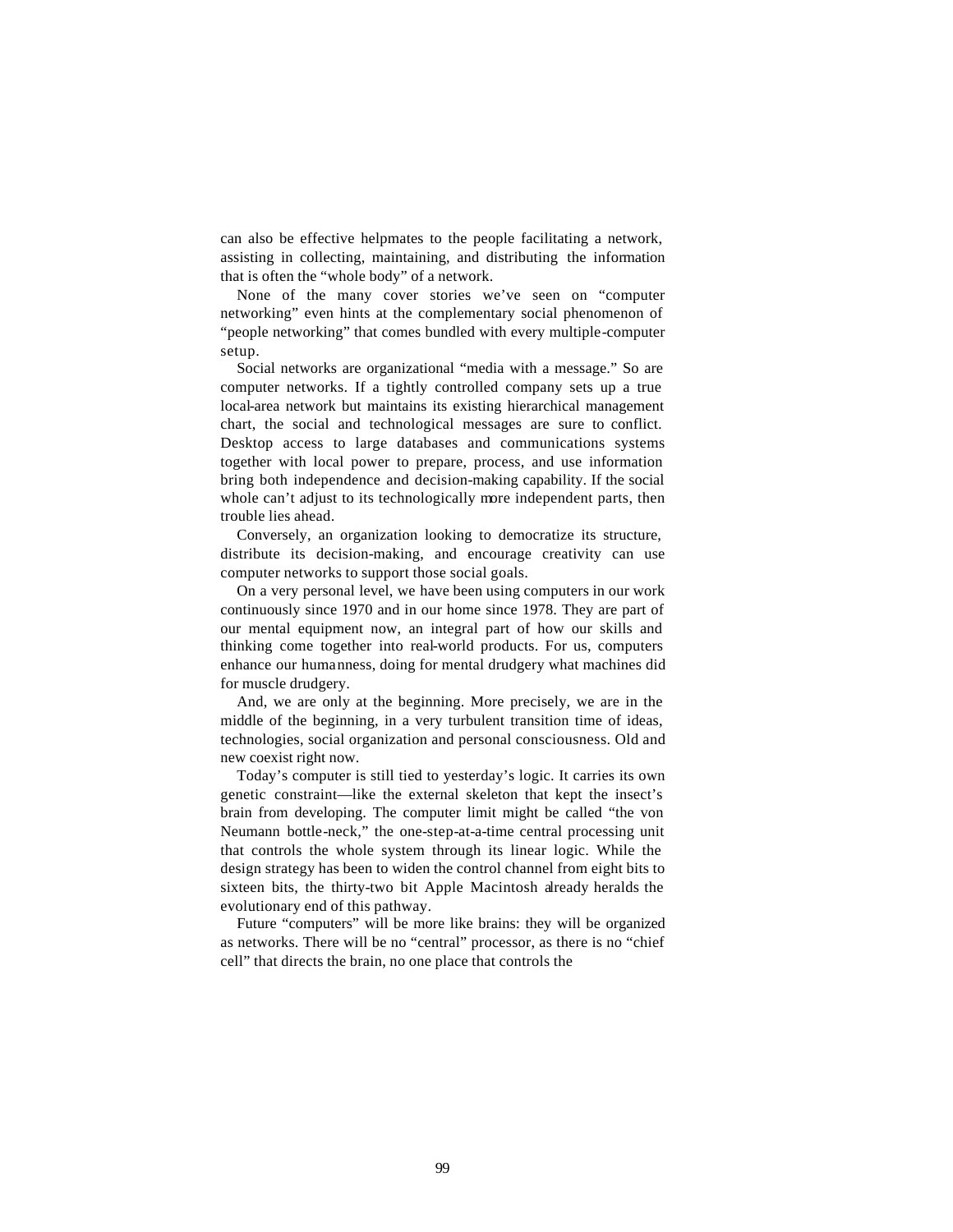"whole me." Each cell is an individual, with features of biological independence, yet specialized within the neurological whole—like chips on a motherboard.

Faint hints of the network-processing strategy are seen in computers with parallel processors, or coprocessors, or the use of special processors to handle screen functions or high-precision mathematics. Broadening this perspective, local-area networks may be seen as largescale breadboard experiments in linking functionally independent processors into one system. Stepping farther Out, global computercommunications networks presage the hardware of a global brain.

#### *Electronic networking*

Electronic networking and computer conferencing are names for a remarkable new communications medium created by the merger of computer and telecommunications technologies. In contrast to computer-assisted instruction (CAL) or a conventional information utility, where people are meant to interact directly with a computer, computer-mediated communications enhances people's ability to connect with other people.

In developing our research on *people* networking, we have been assisted by *electronic* networking tools. Our personal computers and telecommunication extensions have been irreplaceable aids in dealing with the complexity of our myriad contacts and information sources.

It is our conviction that people and computer networking are developing as complementary aspects of the same evolutionary trends. While it is quite possible that computer networking will remain an elite activity, the downward plunging prices and upward leaping performance of computer power leave as an open issue the ultimate accessibility of this resource by the world's people.

As a many-to-many interactive medium, electronic networking involves: (1) a host computer and software; (2) the telephone system and its extensions; and (3) users with personal computers or terminals. Users connect through the phone system to call the host computer, enter a common "space" (literally memory space), and have access to services such as electronic mail, online conferences, electronic meetings, electronic publications, and online education.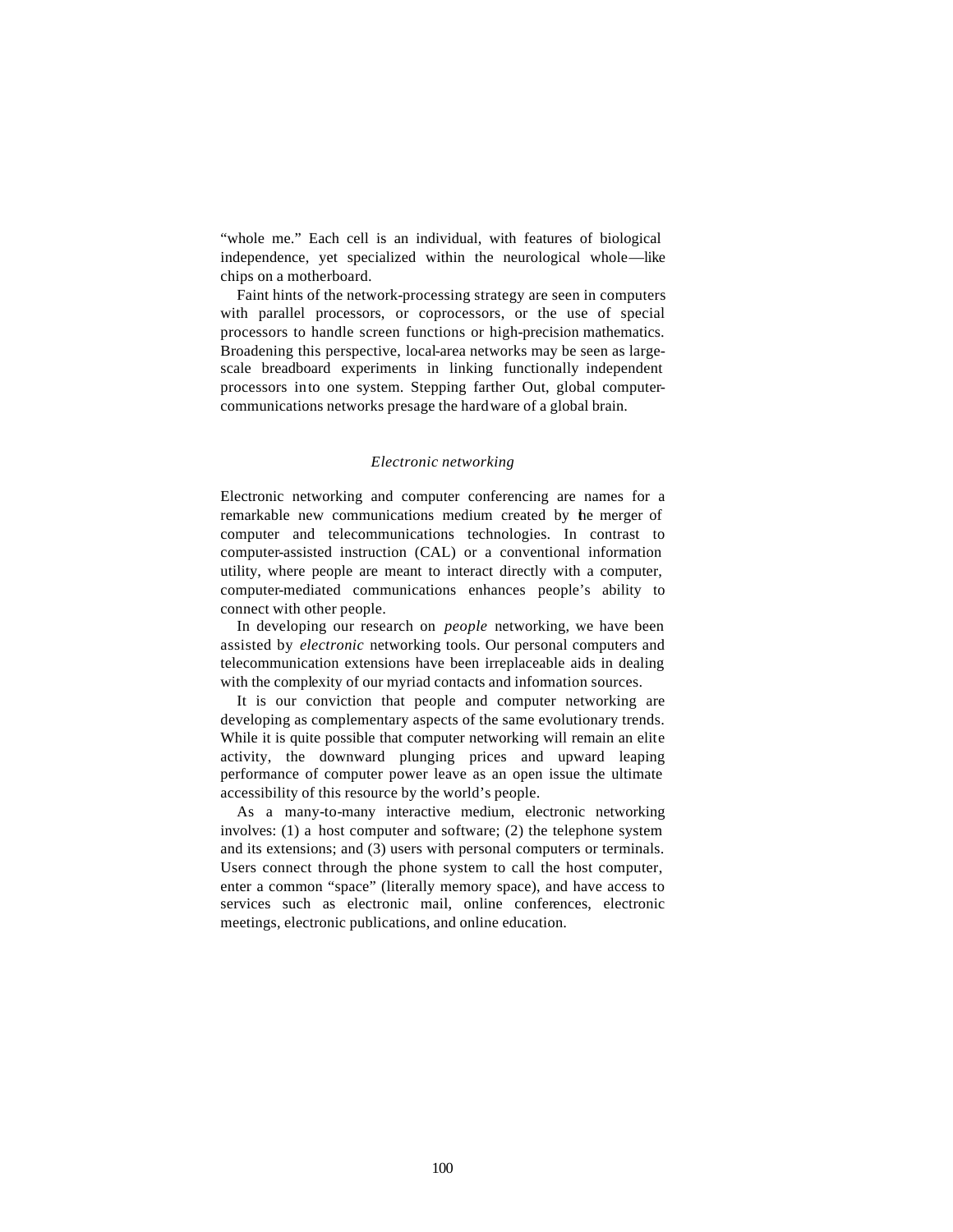The electronic networking *business* is concentrated in the host part of the host-phone-user system. A regional host typically consists of a minicomputer, the appropriate communications gear, sophisticated conferencing/electronic-mail software, and administrative support for the 1,000—100,000 users involved in such a network.

As a "new" medium, electronic networking combines aspects of other media in novel ways, and adds a few twists. This interactive medium provides a way for people and groups to exchange information and ideas. It is like the mail system, telephone, and face-to-face meetings in this regard.

Like the telephone, electronic networking is inherently nongeographic, precisely because the telephone acts as the point-to-point loop between one user, the host, and all other users. Meetings, by contrast, are very geographic.

With both meetings and the telephone, people communicate in real time (synchronous). Computer conferencing can likewise be synchronous, but it can also be, like the mail, at different times (asynchronous), which means you can pick up mail and respond to comments in conferences at your own convenience.

Like the phone and mail, electronic communications provides a very personal one-to-one medium. Like meetings, electronic networking offers very public spaces for small seminars, large conferences, or multifaceted information cultures. Electronic interaction may be recorded in hard copy, like mail, or experienced in ephemeral soft copy as telephone and meeting exchanges are.

While like them, electronic networking is also utterly unlike mail, phone, and in-person meetings. Because everything flows from people, through computers, to people, electronic networking interaction is preserved, that is, memorized. All communication is stored in the host computer and can be retrieved, organized, misused and transformed with all the flexibility computers allow.

As the historical record accumulates on any host computer, nongeographic communities tend to develop. People networks flower in the soil of electronic networks.

Cultures are better experienced than explained. Through messages, comments, notes, memos and other formats, people inform, question and touch one another. While obviously carrying rational content, this medium also transmits emotional color and drama. Much is said between lines.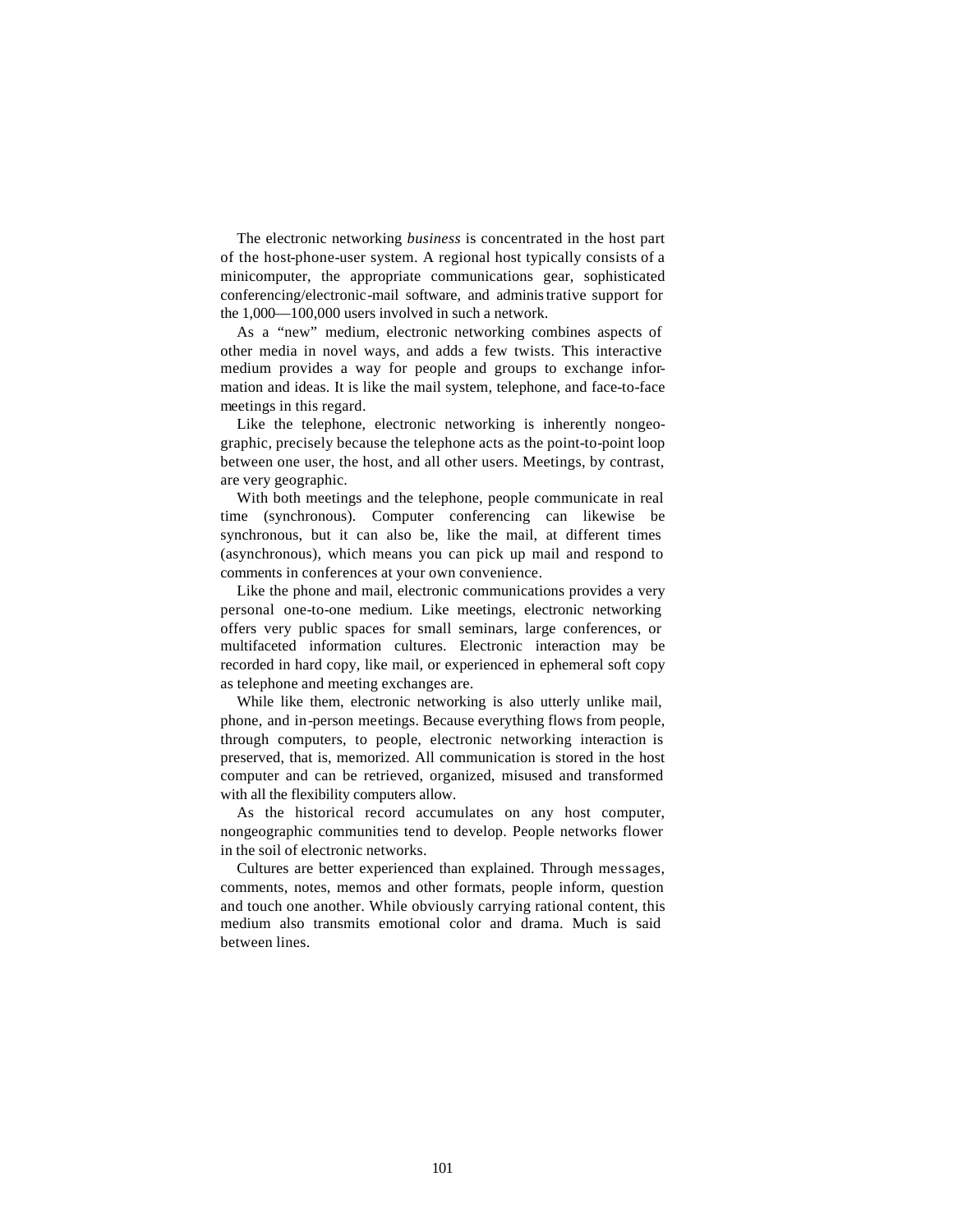Electronic networking is most successful when it is combined with periodic face-to-face meetings. Where in-person meetings enrich online exchanges, computer conferencing provides the continuity and contact that meetings cannot. Face-to-face and computer conferencing are complements—the ultimate combination of "high tech" and "high touch," to use John Naisbitt's term from his book *Megatrends.*

Electronic networking has been predominately a national medium, dominated in the US by large commercial systems, such as CompuServe and The Source. Because of the distance separating users of national systems, only a small portion of the online experiments have involved any offline contact.

Regional conferencing potentially provides the best balance in addressing the "distance dilemma." The benefits of electronic networking increase in value the farther apart people are as the medium helps "close the gap," while in-person meetings are easier the closer people are. In a region, such as New England, an ongoing need for contact over a wide area can be accommodated with computer conferencing and combined with the relative ease of meeting in person. Conferencing for a geographically distributed company or institution would be a similarly appropriate context for balance between in-person meetings and online contact. Many companies already successfully use electronic mail, and others, such as Digital Equipment Corporation, use computer conferencing for planning purposes within and between departments, across New England, and around the globe.

The New England Commons, a regional conferencing system based in Boston, offers community with communications. With the "commons" metaphor, geographic imagery enters into a nongeographic "global village" medium. "The Commons" evokes the ancient human idea of shared space and links it with the simplicity of orientation in the traditional New England town.

A simple image belies the complex weave of sectors found on a public electronic networking system. Business, education, entertainment and consumer areas coexist and overlap. Each successful application adds to the diversity of the whole network and increases its attractiveness for new applications.

Upper and lower boundaries are easily established in an overview of the developing electronic networking industry. At one end of the spectrum are people, personal computer users, interactive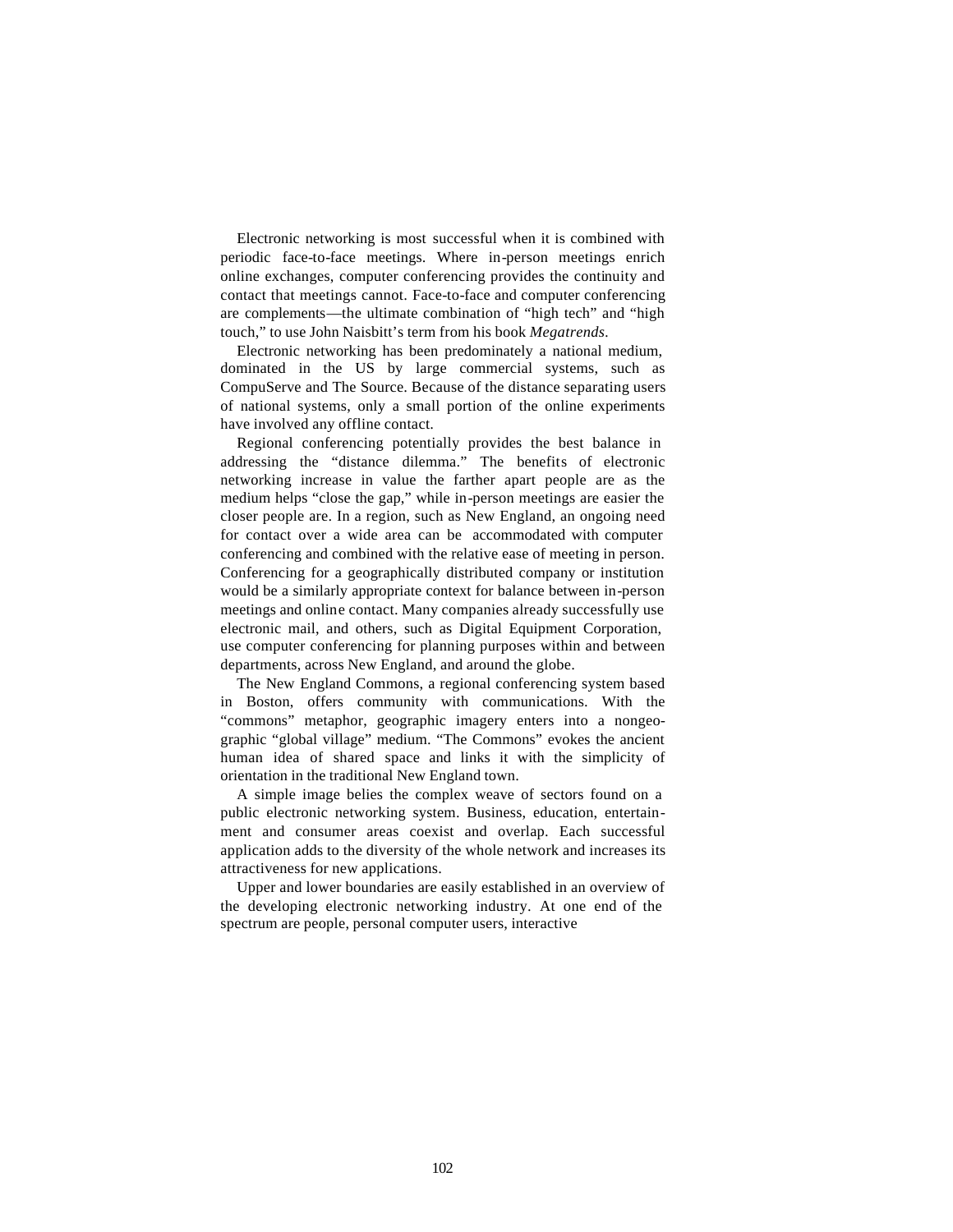participants—each of us, one by one. At the other end, the large-scale bound, is the global system, the total of all of us and our social sets.

Intermediate aggregation is less obvious. A regional system, such as The New England Commons, provides sufficient size and diversity to become metabolically independent in the American economic environment, while small enough to be distinct and acquire coherence. Myriad "local" systems—local meaning specific, smaller-scale geographic, corporate, institutional, or special interest networks—are accessible through the regional gateway.

Boston is an international city. A Boston/New England network exports information products. People throughout the world use The Commons to connect with the people of New England and its varied resources. We think that the eventual global electronic networking system will emerge as a patchwork of interconnected, large-scale regional systems.

Through electronic networking, we can think and act locally and globally.

## *Electronic education*

One of the earliest US computer conferencing systems is the nonprofit Electronic Information Exchange System (ELES, pronounced "eyes") designed by Murray Turoff. For the first three years of its development, EIES was supported by grants from the US National Science Foundation (NSF). Thus much of the system's early experimentation involved professionals from a number of disciplines who used computer conferencing as a way to exchange information within their fields of study. Electronic communities were formed in such areas as devices for the disabled, social-network analysis, office automation, medical applications and legislative research.

ELES began experimentally in 1976, expanded greatly with increased NSF funding in 1977, and went through yet another change in 1980, when the NSF operational trials ended and the system had to become self-supporting. Using terminals or personal computers in their homes or offices, members of the system are able to hold conferences over long periods of time that simulate but do not duplicate "inperson" conferences. Each conference has its own moderator, and participants are able to add comments,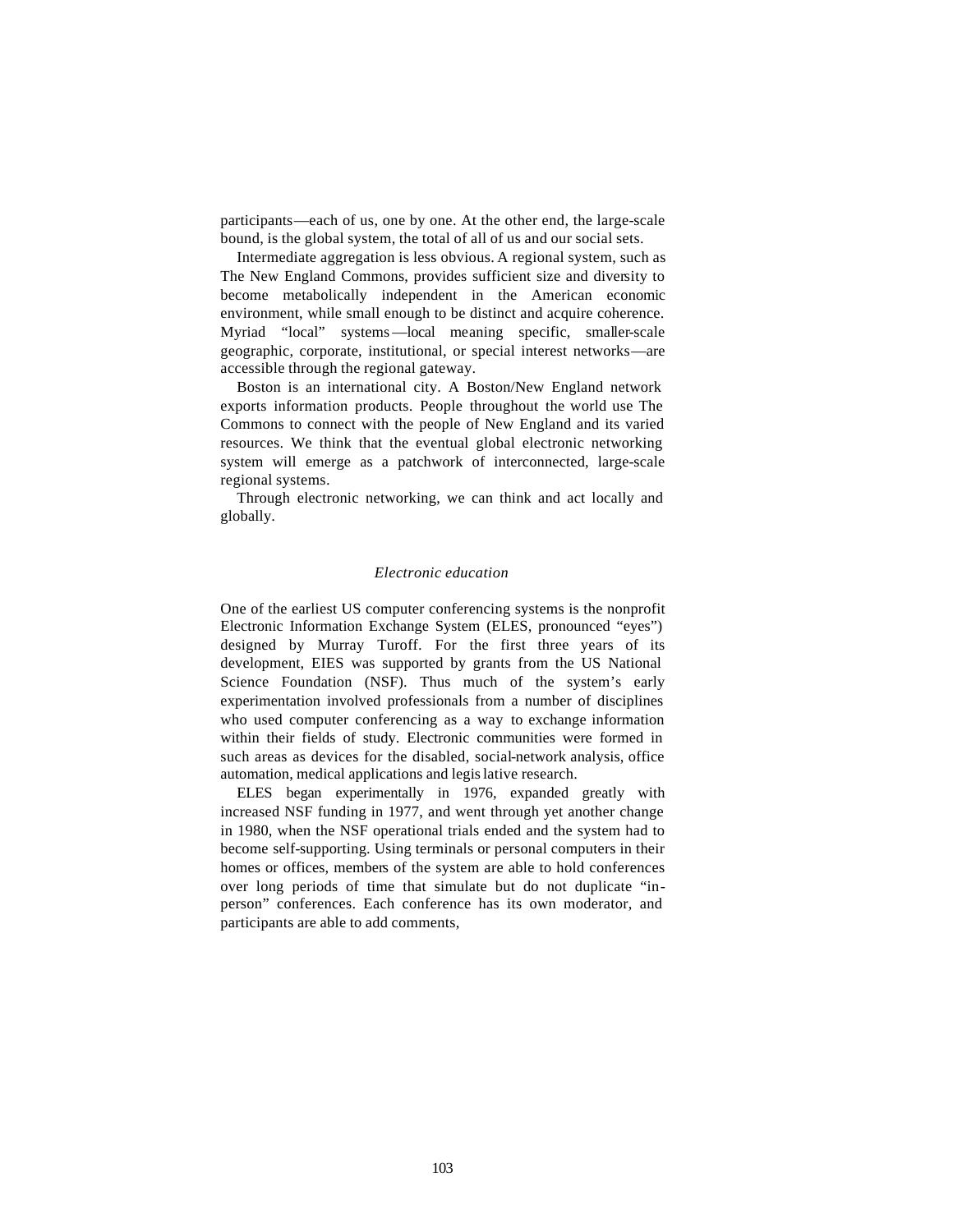references, papers and any other information that is pertinent to the topic of discussion. Overall, the effect is something like an open microphone at a conference that never ends—a microphone that picks up both formal and informal presentations and discussions.

In addition to providing computerized conferencing facilities, EIES is also an electronic mail service, allowing users to send private messages to one another. Since everything that happens on EIES is stored in the computer, physically situated at the New Jersey Institute of Technology, in Newark, messages can be sent at one time and received whenever the addressee next signs on to the system. Communication is synchronous, when both parties are using the system at the same time, and asynchronous, when messages are sent and retrieved at different times.

When we "signed on" to the system for the first time in 1980, we perused the list of others who were using EIES at that moment and noticed the name of Steve Johnson, one of our postal and telephone friends whom we met through the network research. We sent him a message: "Hello, Steve. Here we are on EIES. How are you and what did you have for breakfast?" A few minutes later a response headlined "How about them cookies?" came back to our bold first message. Johnson welcomed us to EIES and invited us to participate in an EIES conference he was planning a few weeks thence in Seattle. With the Neighborhood Information Sharing Exchange (no longer in existence), Johnson was planning a demonstration of the system at the Seattle CityFair, a huge exposition on urban alternatives. A number of EIES participants were forewarned, and the demonstration happened over a period of days. Each day, Johnson sent a report of what was happening at the CityFair to the group he had invited to participate in the temporary conference on EIES. Johnson introduced a new comment into the conference whenever people came by his booth at the fair requesting information that the disembodied EIES participants might have. EIES members spread out around the world then responded with information "online."

As the communities on EIES have developed and expanded, and people have moved in and out of the system, the EIES world has also grown and changed, much as a geographically based community might, complete with oldtimers, newcomers, and visitors. One "conference" on EIES is called "The Poetry Corner," an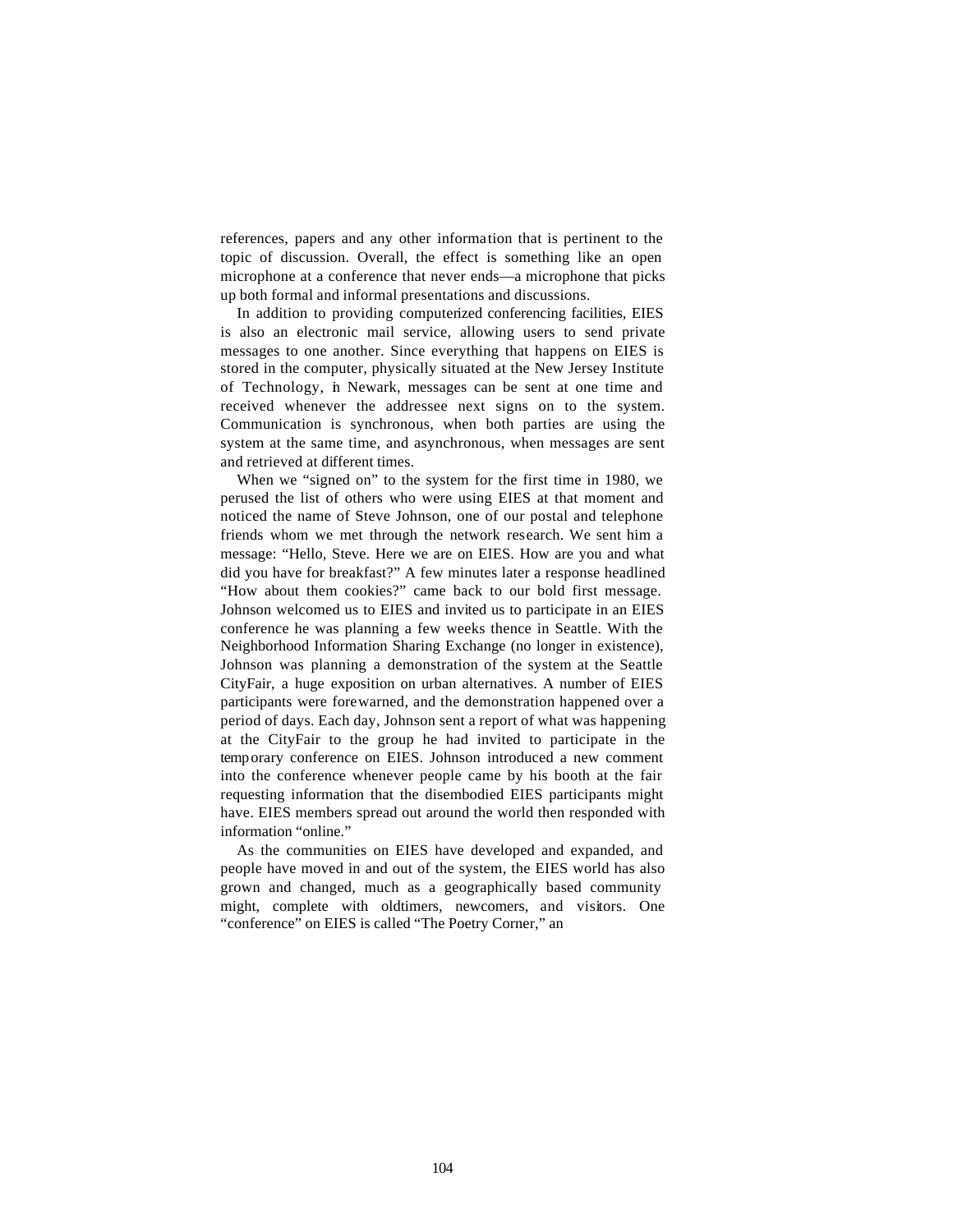ongoing scroll for people to inscribe their thoughts in verse. Another conference is called simply "Graffiti" and contains various bits of wall-written wit, as well as jokes, riddles and rhymes. Often when EIES members have the opportunity, they take a portable computer to "real life" conferences and demonstrate the system to those who are interested.

Four years later, in November 1984, we joined several dozen people on four continents for a month-long study and discussion of networking using EIES.

This course was one in a series offered by the School of Management and Strategic Studies at the Western Behavioral Sciences Institute in La Jolla, California. The two-year program comb ines semiannual week-long face-to-face seminars with online (the time one is connected to the electronic world) instruction. Rather than leave their regular place of employment to continue their training, these people stay put, and do their travelling electronically.

Each month, different faculty give the online "lectures" and lead discussions on topics in which they are "experts."

We were faculty for the networking course. The students were a mix of corporate, government and nonprofit executives.

Our intention in the course was to introduce networking as a form of organization, distinct from bureaucracy and hierarchy, and as a perspective on the world.

The participants were skeptical. They probed where our thinking was weak, and contributed their own experiences. Drawing on their own interests and from their organizations, the participants drew out examples that illustrate the applicability of networking to large-scale organizations and the connection to small-scale, personal networking.

We select one thread of many to reproduce here, eleven comments out of more than 200 entered during our month course. Known to us as "the Ed Glenn sequence," these comments trace our interaction over three weeks with one participant, Edward P. Glenn, III, a horticulturalist with the Environmental Research Laboratory in New Mexico.

One of the most difficult parts of the online experience to communicate is how *personal* the exchange can be. Even more remarkable is how the very personal and very abstract weave so closely together in the fast-paced spacetime of a rolling conference.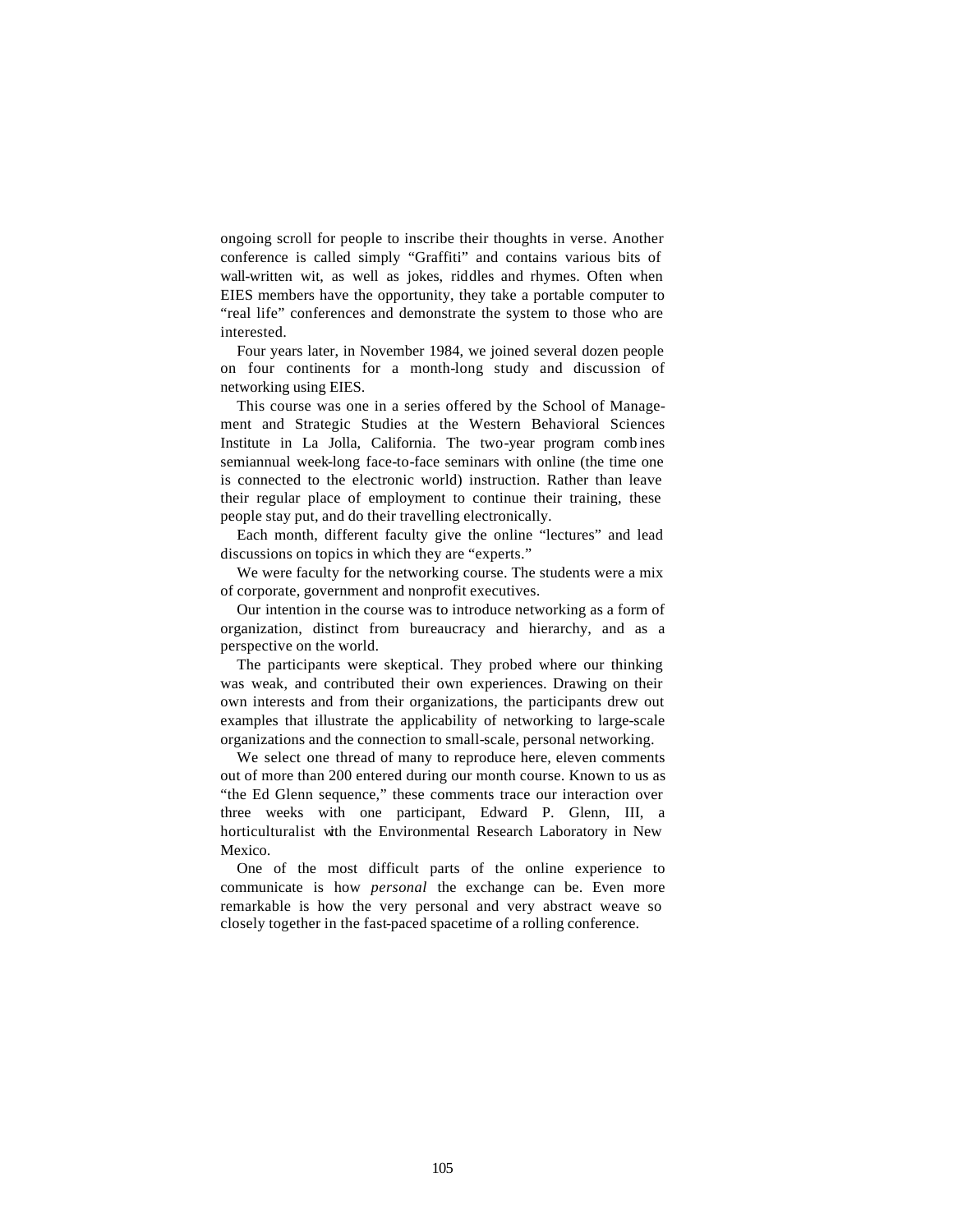[A few days after the course begins, we attempt to stir things up a bit by pointing to what Virginia Hine wrote about this very group.]

## C349 CC1853 Lipnack/Stamps (J & J, 670) 11/6/84 KEYS :/HINE PAPER/GLOBAL MANAGEMENT!

Virginia Hine's SPIN paper (see Chapters 1 and 9) is an eyebrow raiser. In it, she attempts to explain how the whole world is organized. Words implying forms of organization are highlighted in ALL CAPITAL LETTERS:

"The four major SEGMENTS of the GLOBAL management NETWORK are upper LEVEL decision makers in MULTINATIONAL CORPORATIONS, in INTERNATIONAL financial INSTITUTIONS, in the GOVERNMENT of both industrialized and underdeveloped 'host' COUNTRIES, and representatives of powerful FAMILIES in Europe, the Americas, the Middle East, South

Africa, the Philippines and Asia."

Some, she says, describe the emergent global management form as an oligarchy, meaning government by the few, specifically, according to the OED, twenty when it comes to botany (oligandrous means fewer than twenty stamens), and four when it comes to language (oligosyllabic means fewer than four syllables).

The heritage of these modern forms of management is the Arabian desert tribes who practiced fratricide then united to confront the outsider.

She cites the size of these pre-industrial networks in the hundreds of thousands.

Is she right? Does her schema describe your organization? Do you attach numbers to your units of responsibility? What are the boundaries between the informal networks and formal lines of authority?

[Five days later, a student comes back with what appears to be a complete putdown of Hine, and challenges us to talk about the dark side of networking.]

C349 CC1867 Edward Glenn (399) 11/11/84 KEYS:/VIRGLNIA HINE'S PROPHECIES! J & J,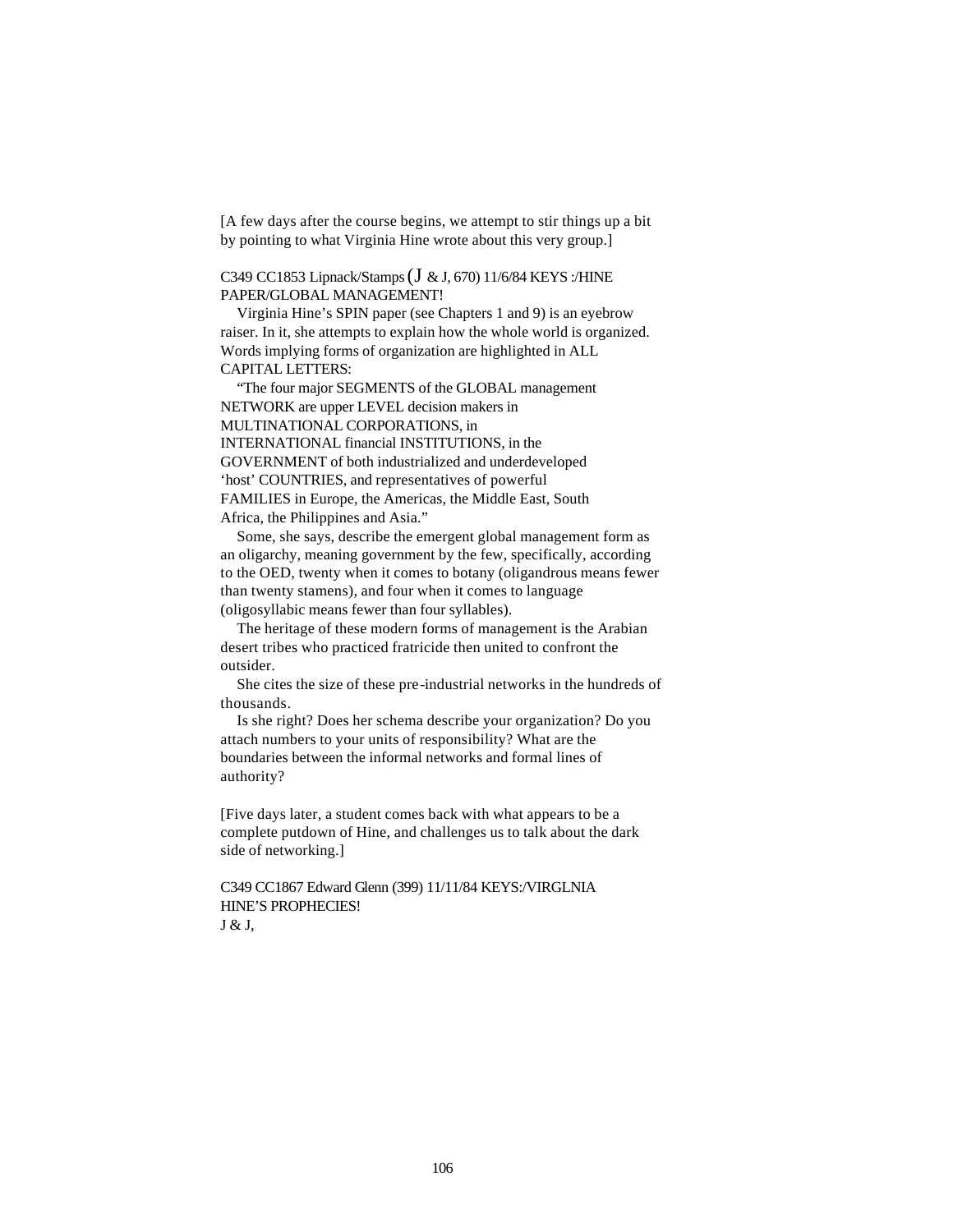I enjoyed your description of Virginia Hine [not included here]—it's always nice to know the person behind a piece of writing. In her writing she claims the "new age" paradigm recognizes two levels of reality as opposed to the single objective reality of the scientificindustrial paradigm. However, I find much of her prophesy to be mere wishful thinking rather than reality of any kind.

Her type of prophesy is familiar to us now—make a big claim, such as the "dawning of a new age," support it with emotional appeal and anecdotal evidence, and disparage those who hold on to the old, outdated paradigm. One begins to weary of these prophets, with their social jargon mixed with pseudo-science (example: Hine claims the probabilistic nature of quantum theory somehow justifies her belief that networks are the organizational form of the future).

Doubtless the network phenomenon has a kernel of truth. I am grateful to you two for introducing me to this latest version of immortal truth. However, we should look for the down side of networking if we want to be complete. Reading Hine I was struck by the obvious use of networking organizational structure by terrorist organizations such as the IRA and the PLO. Would you care to address this darker side of the human potential/networking movement?

Ed Glenn

[It's a question we've been asked to address before: what about the "bad" networks? Jeff is ready to answer it.]

#### C349 CC1869 Lipnack/Stamps (J & J, 670) 11/12/84 KEYS :/HINE/DARK VALUES/PROPHECIES!

Thanks, Ed, for your once-again cutting to core issues (cc1867). It is certainly true that networks are not always held together by what I think of as "good" values, which I am sure include some values you and I would agree upon and some not. While we have not studied them, we agree that the "international terrorists" are a good example of a network structure. The Union of International Associations, using a network definition, includes the Mafia in its list of distributed multinational organizations. A moment's reflection about almost any revolutionary movement, from the American, to Russian, to South African, to Solidarity, will bring up images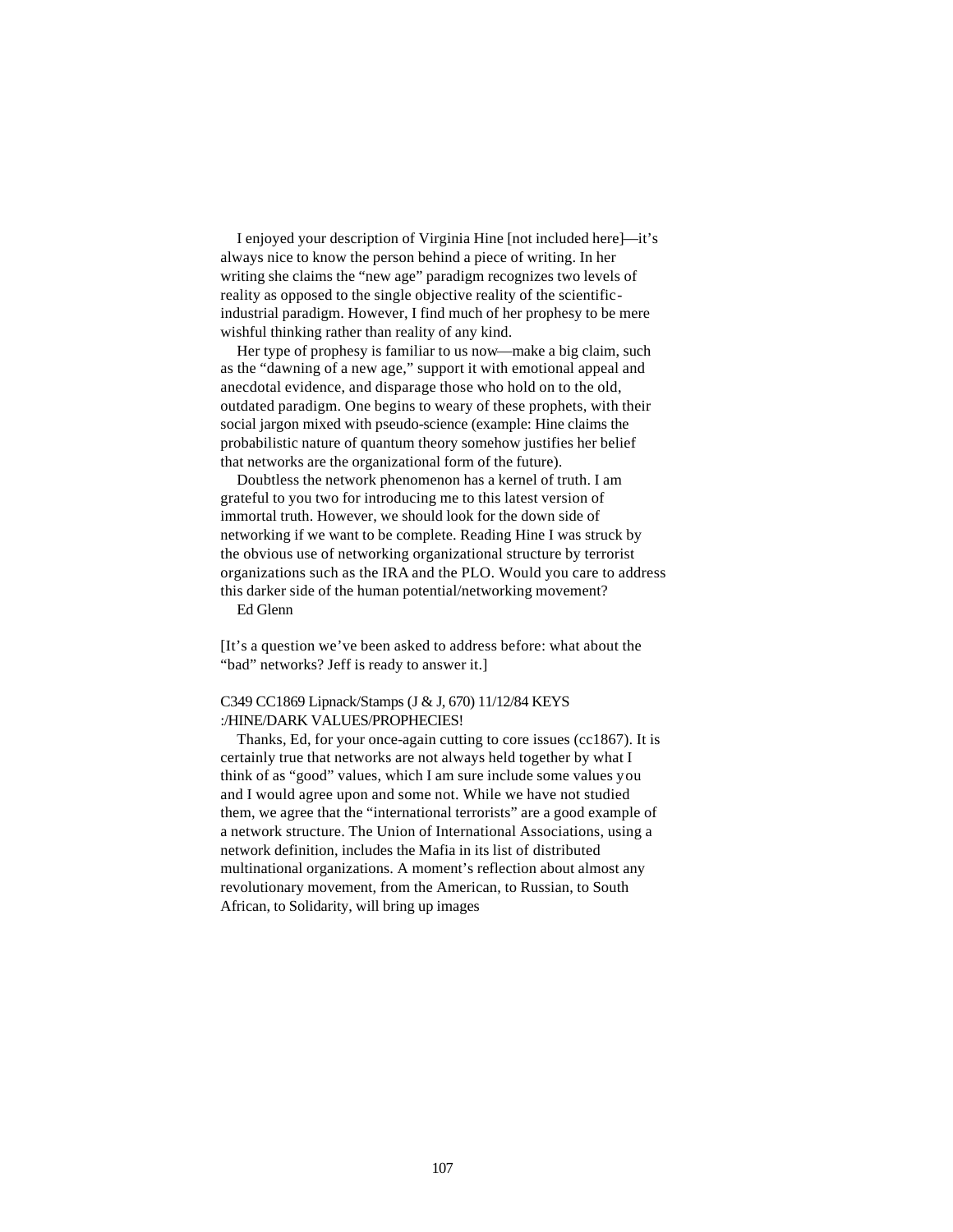of segmented, semi-autonomous small groups (cells), linked by shared ideology and polycephalous leadership.

In pointing out that networks cohere through relations, values, we are saying that the value content itself can be anything that turns people on. Networks cohere through "normative" power, in Weber's taxonomy, in contrast to coercive or "instrumental" sources of power. When a network's integrative ideology begins to swallow its parts (people or groups), the pathology is mob (mass) behavior. A second, quite common, pathology is of the opposite sort, where the value bond is weak or unclear, and the network is impotent or dissolves.

Hine's "new age" paradigm shift certainly suffers from its early 1970s terminology. However, despite what some early writers thought (not including Hine), networking is not only a "human potential" movement, but rather emerges in response to a much more fundamental shift from material to information reality. A few years ago, "the information age" was gee-whiz stuff; now it's old hat. The economic and technological correlates of this "new information age" tell only part of the story of the associated evolutionary changes.

Harlan's [Cleveland, another faculty member] new comment in the leadership conference provides an excellent argument for now being "the twilight of hierarchy." Asserting that the inherent characteristics of physical resources encouraged the development of hierarchies." Harlan suggests that now that reality increasingly consists of "information resources," "we see vertical pyramids being replaced by consultative committee-work less on orders down ... more on consentbuilding."

[A few days later, without having responded to the "Dark Values" message, Ed poses a new line of questioning and Jessica responds.]

# C349 CC1889 Edward Glenn (399) 11/15/84 KEYS:/LIMIT OF WRITTEN WORD!

J&J,

Could you comment on the limitation that the written word imposes on teleconferencing? Didn't Marshall McLuhan predict that we would be freed from reading and writing in the new age? If information overload is a problem for a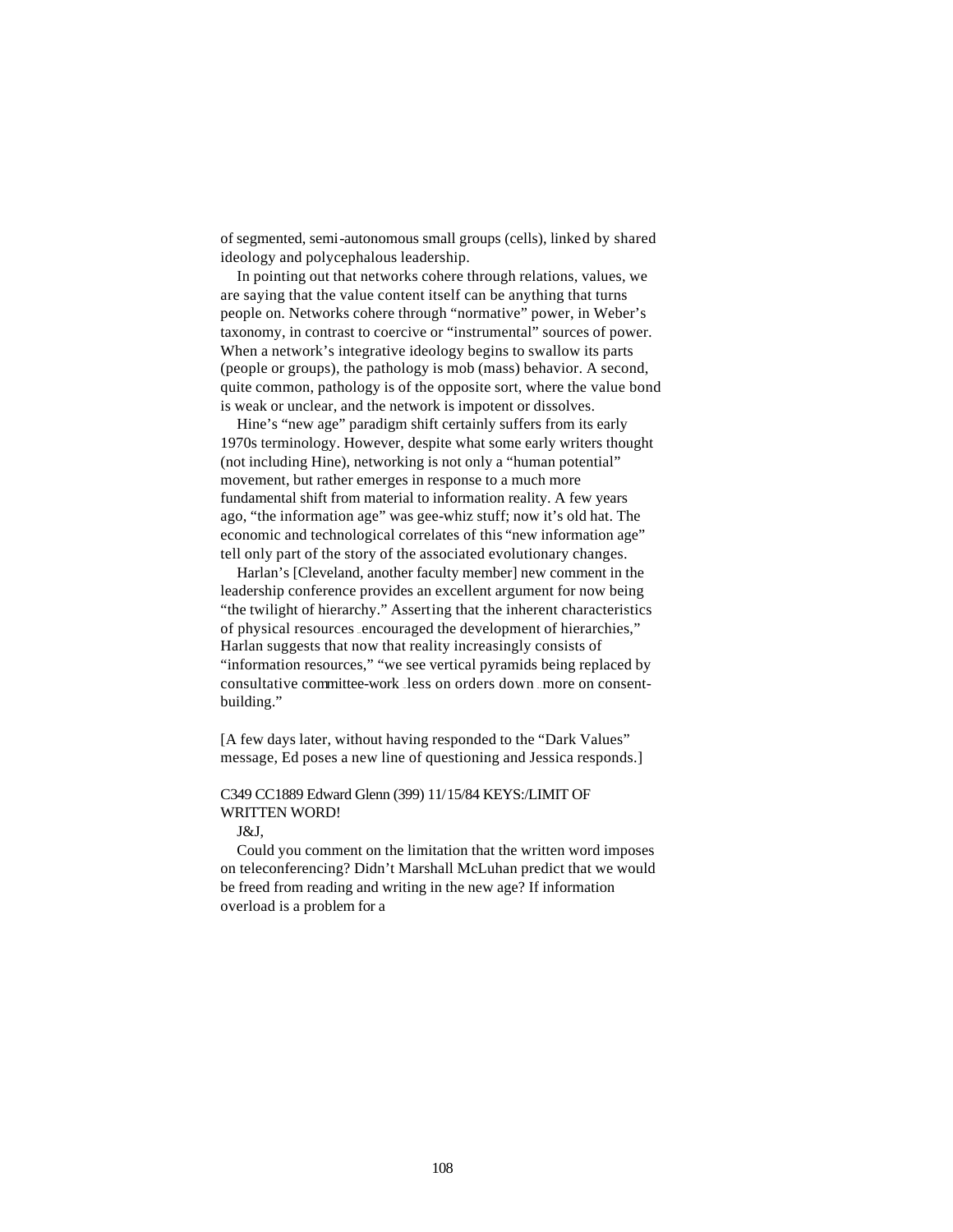literate group such as this, how can we expect teleconferencing to become a primary means of communication?

I would be interested to hear your idea of the "ideal" media for networking (even if it has not yet been invented). In your work with networks, what is the most common way the members stay in touch? In person, telephone, mail?

I have found this WBSI course to be a sore test of reading and writing skills. That's all to the good since this is an educational network. But I wonder how the personal computer can be regarded as a "liberating" technology as long as it demands literary skills for participation.

## C349 CC1899 Lipnack/Stamps (J & J, 670) 11/17/84 KEYS:/IDEAL NETWORK MEDIUM/TYPING TEMPORARY!

Ed, Re the limitations on teleconferencing of the written word:

Obviously, this medium favors first those who can type and then very quickly those who can write.

But I think this is temporary: in addition to the Japanese pictographto-abc translation, there's also the words-to-pictures translation going on.

I think the language of this medium will evolve too. The useful computer language would combine spoken and written words with pictures and video and music and data.

My ideal networking technology would allow me to index all my communication and work. It would connect with my photos and all our writing, our files, our tapes, our calendar, and the telephone, in person, and mail traffic through our lives. It would be portable, such that when we speak our info would be online and we could add as we go along.

But I don't pine away for this, and I feel quite grateful for the unimpeded access I have to some very remarkable tools even now.

On most common ways of staying in touch: it depends. There are telephoners, writers, and others who prefer to make the rounds in person.

Our Japanese book translators told us they never write letters. If at all possible, they visit. Next best is telephone.

There are some very effective networks that never use the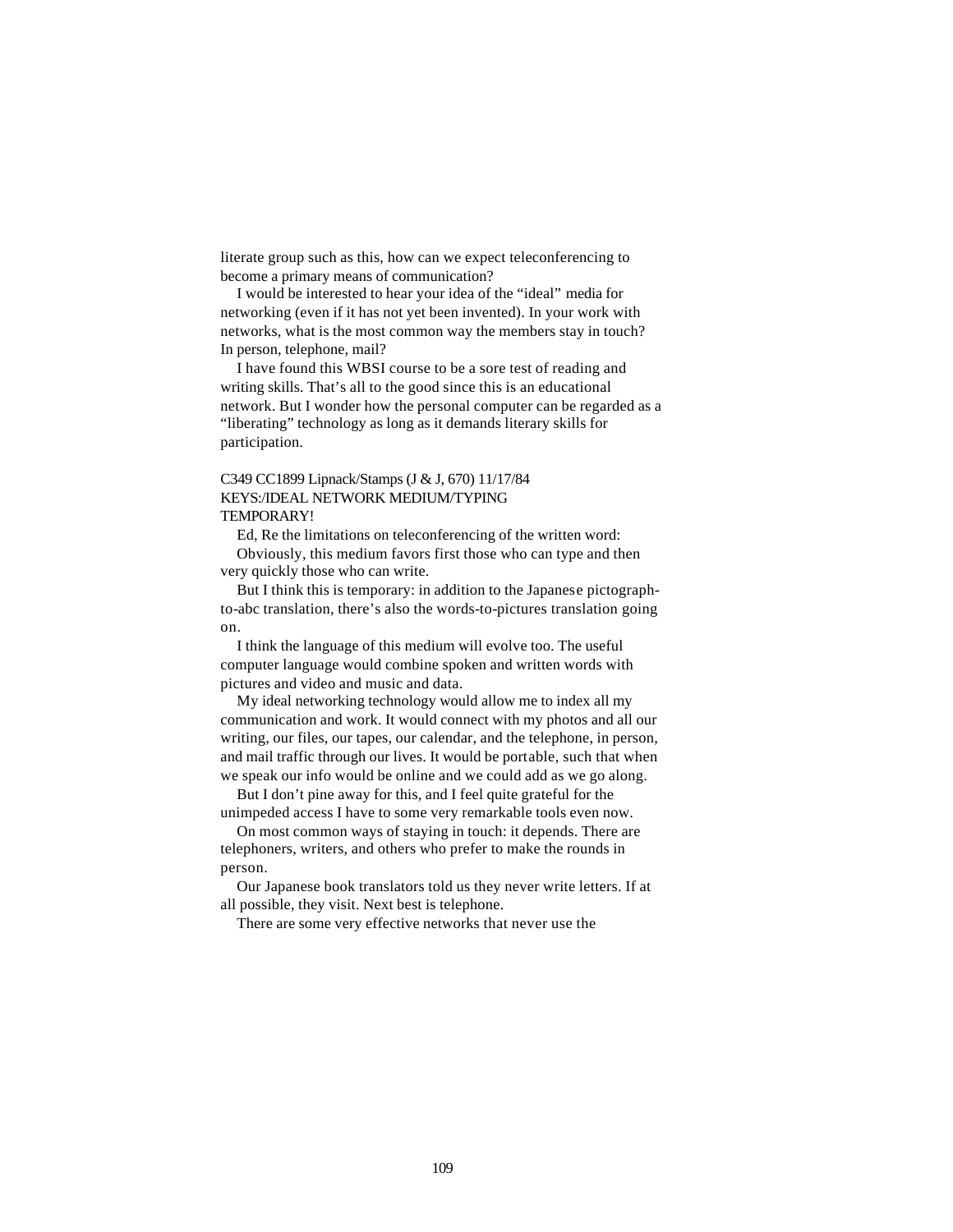telephone, using the mail exclusively, while still others use neither phone nor mail and base their connections completely on their face-toface meetings.

And now we have the electronic phenomenon which is both letter, telephone, and in person but really none of these.

Re: viewing this as a "liberating" technology: I'm reminded of the famous futurist we know who will have nothing to do with computers. She says she may get one when they're truly voice-activated because she cannot type. I still think being taught to type when I was 12 was the most important educational experience of my life.

Jessica

[A week after raising the topic, Ed returns to it, and asks, Isn't Lebanon a network nation?]

## C349 CC1902 Edward Glenn (399) 11/18/84 KEYS:/LEBANON IS A NETWORK NATION!

J&J,

I've been following the networking discussion with great interest. There seems to be agreement that networks, if not new, will anyway take on new meaning as the facilitating technologies described by Chuck House [another participant] are developed. Thus Don's [Straus, another participant] concern about the When and Where is especially relevant.

Gerlach and Hine are quite clear that they expect networking to *replace* hierarchical and bureaucratic forms. I think you hold the same hope that networks and shared global values will help us avoid nuclear war. I wish I could agree—certainly networks offer ways to explore issues person-to-person in ways unavailable through official channels. Walt Robert's [another faculty member] call for US-Russian teleconferencing on nuclear winter is an example of how networking can help.

But I don't think networking is a good way to organize nations. When I think of a Segmented, Polycephalous, (Ideological) Network Nation, Lebanon leaps to mind. This state "solved" its factional problems after W'~(JII by organizing a complex net of the various religions and factions, each retaining a degree of sovereignty and military power. This organization worked until challenged by outside forces; then, as we have seen, the country fell apart.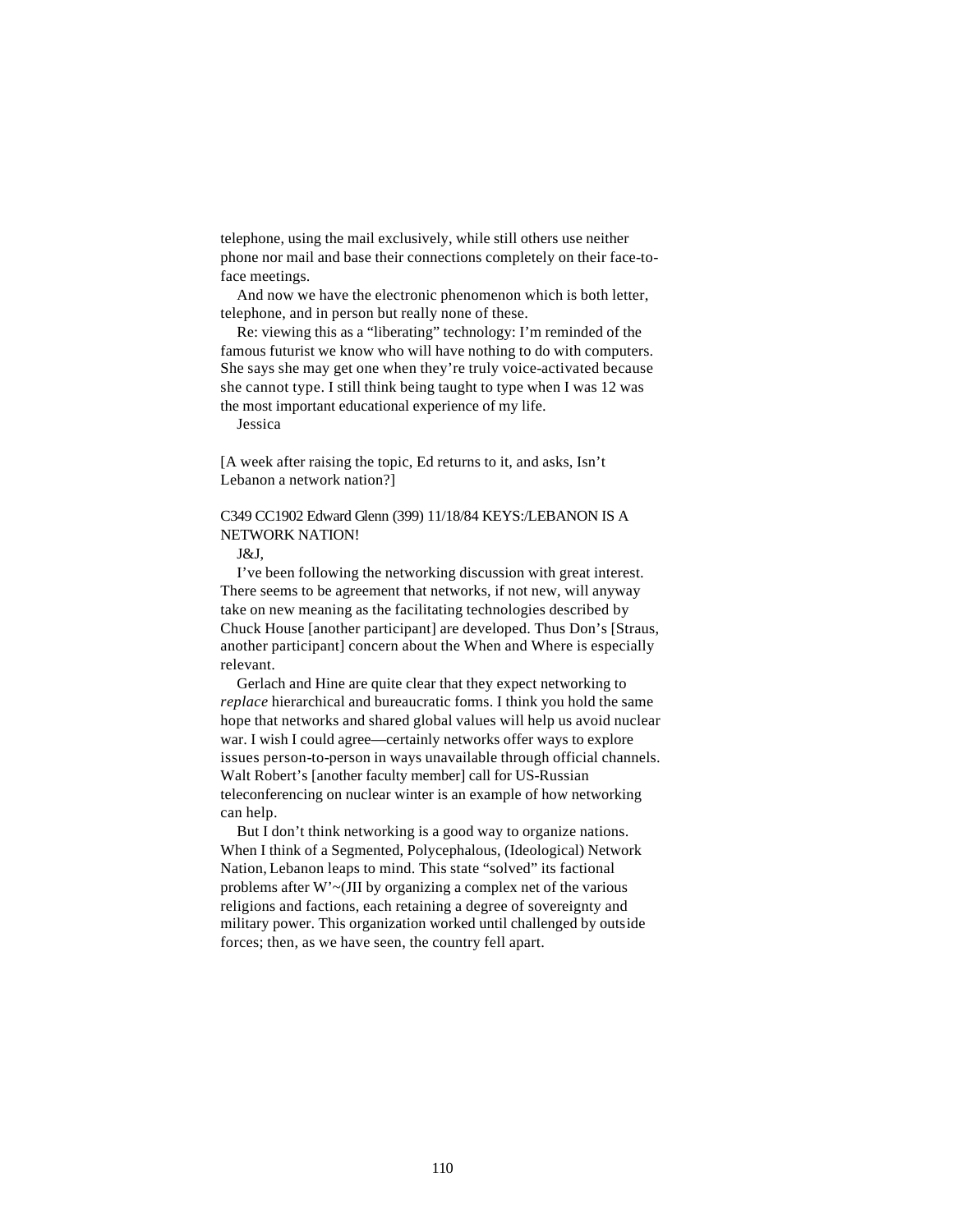I remember my own involvement as a bit player in the New Left of the 1960s in our own country. The intense factionalism and dogma finally drove me away from that type of political involvement. Had by some misfortune our efforts at "revolution" succeeded, I have no doubt we would have created a nation similar to Lebanon.

Hine lays down the ground rules for a successful network movement [in Gerlach and Hine's *People, Power, Change].* The movements must be opposed to some aspect of the establishment to bind its members together; ideological debate is necessary to keep the movement segmented and polycephalous; and individuals must experience a conversion process, a "cosmic tap on the head," that seals their commitment. I realize these organizing principles apply to worthwhile organizations as well as the bad. But aren't we being cynical to accept these principles as the best human nature can offer, calling as they do for the suspension of individual responsibility and thought in favor of an ideology (of whatever persuasion)?

Aldous Huxley wrote that social movements always fail to realize that the ends do not justify the means; rather the means determine the ends. Thus if we organize ourselves into factions for the purpose of preventing war, we are really guaranteeing factional disputes and hence war in the long run. Do the network movements described by Hine seem as attractive as ends as they do as means?

[We respond the next day and reject the idea that Lebanon is a SPIN.]

## C349 CC1904 Lipnack/Stamps (J & J, 670) 11/19/84 KEYS:/NEITHER EXTREME/NETWORKS ARE MEANS!

Ed, we are glad the networking thread is holding your interest. We hope it is clear by now that we do *not* expect networks to *replace*  hierarchy and bureaucracy. Subsume them, yes, but replace them, no. There will always be need for dominance and policies.

Lebanon is not a great example of a SPIN. Although our history in this region is rusty, Lebanon itself is not a very old nation, is it? Weak ties to a new nation, conceived by departing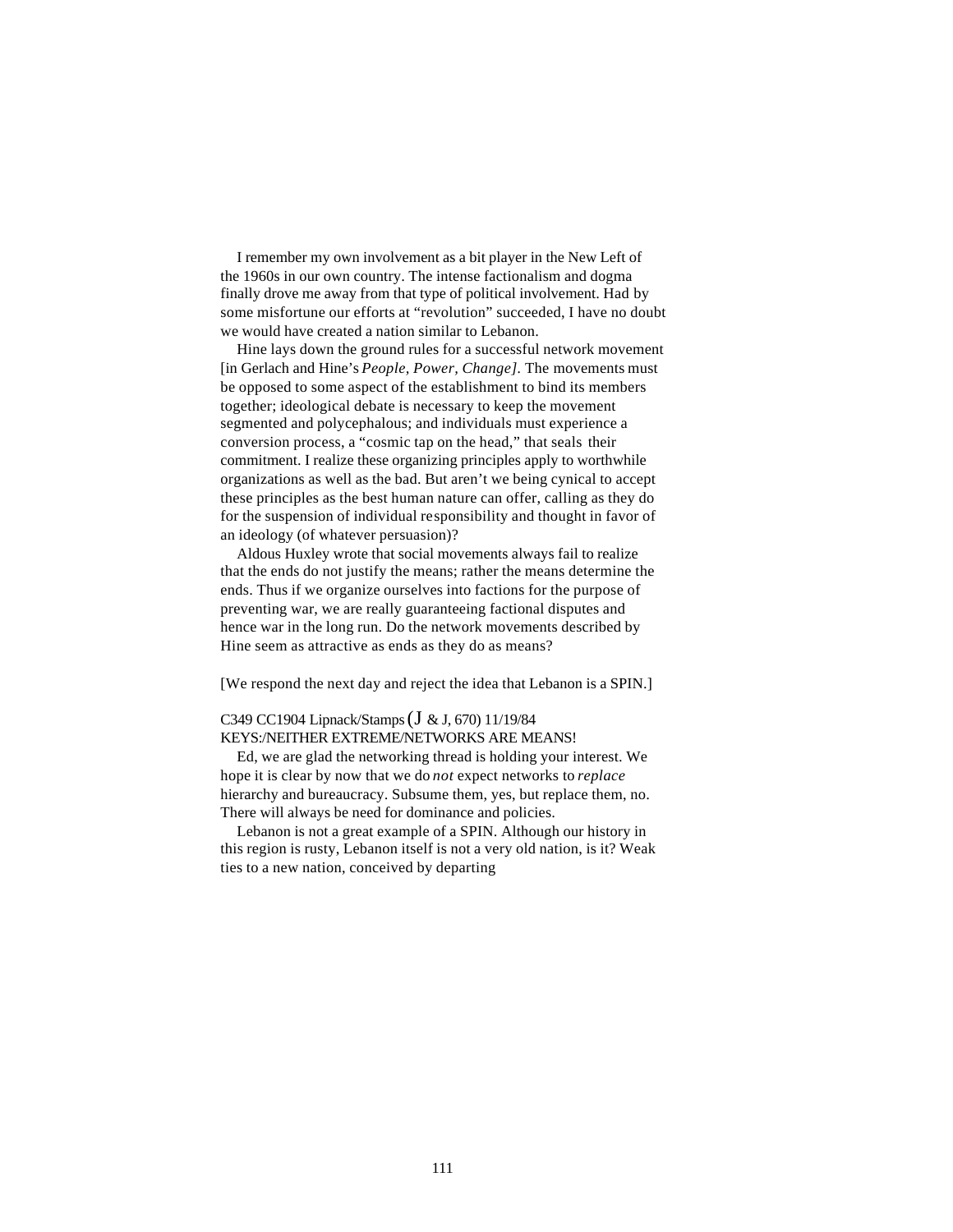colonial powers, by segments oriented to religions millennia old unbalance in favour of the parts.

At the other extreme, you object (quite rightly) to a form that calls "for the suspension of individual responsibility and thought in favor of an ideology"—unbalance in favor of the whole.

Networks are about the dynamic interaction of whole and part, neither totally obliterating the other. Where strong parts threaten a weak whole (Lebanon), work on the whole. Where weak parts seem overwhelmed by the whole (movements), work on the rights and power of the composing people and groups.

Look more closely at the Hine review. It is *personal commitment*  that is generated by an act of opposition to the established order, or one's previous place in it—i.e., any significant personal change. Successful networks most certainly do not have to be opposed to the establishment:

witness the electoral landslide led by the polycephalous conservative/fundamentalist/single-issue movement.

Huxley is exactly right that it is the means that determine the end. Thus, we can support the value of networking itself, whatever the networker's/network's values, because the *means* involves horizontal relations between peers based on trust. Ultimately, more participatory means will result in a more participatory world.

J&J

[Ed does some homework, and three days later, teaches us a lesson. This untitled message is the first political translation of the SPIN that we've seen.]

#### C349 CC1909 Edward Glenn (399) 11/22/84

J&J,

I do think Lebanon is a good example of a SPIN. I happened to read Hine's and the J. C. Penney articles ["Networks: a matrix for exchange," J. C. Penney, *Forum,* March 1983] on networking right after browsing through *The republic of Lebanon, nation in jeopardy*  (David Gordon, Westview Press) in the library. Gordon's description of Lebanon's government seemed exactly like Hine's SPIN.

Lebanon has had a constitution since 1926 but has only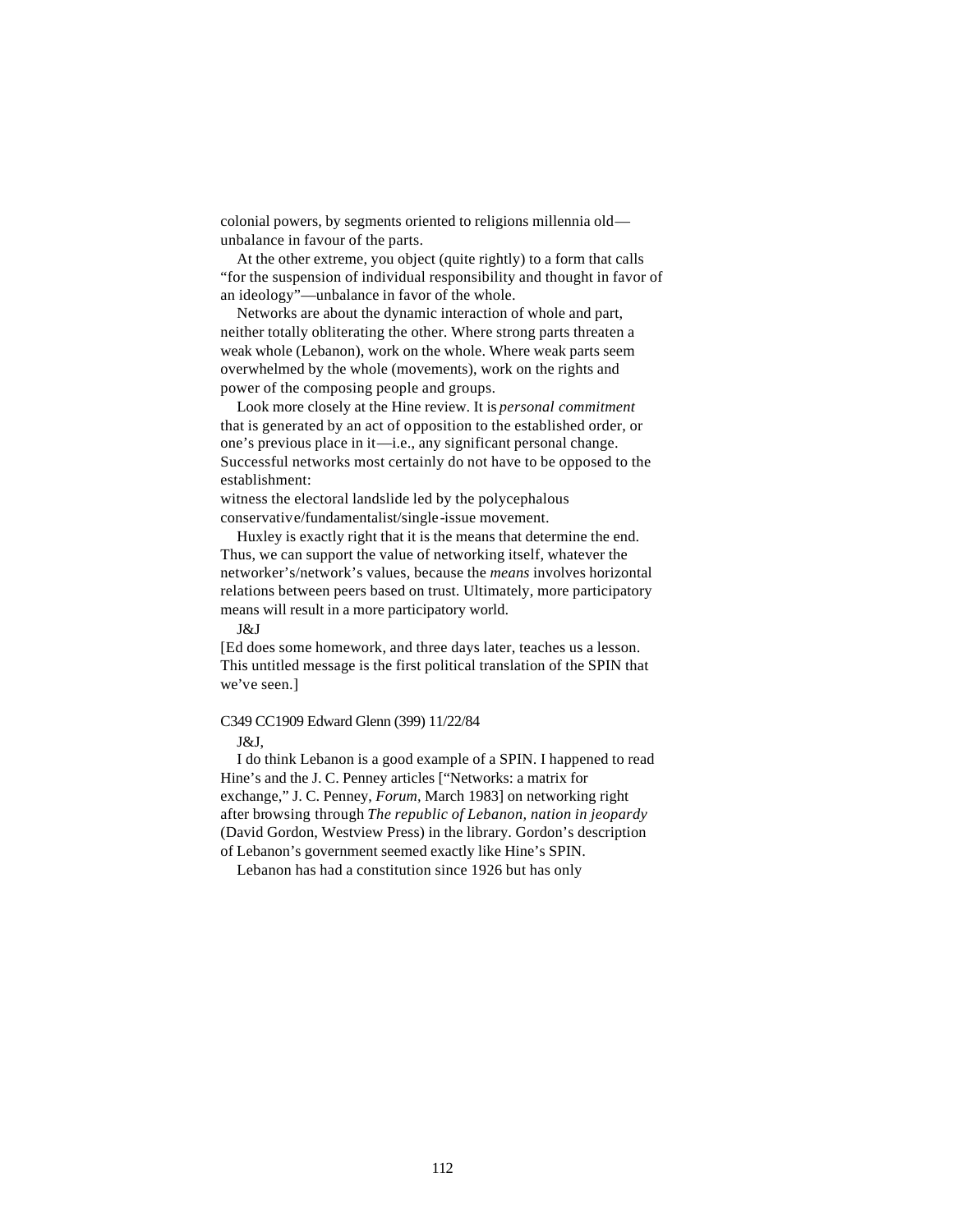been independent since 1943 so in a sense it is a new nation as you said. But the major sects that make up Lebanon have lived together for centuries. Power is shared among the Christians (Maronites, Greek Catholics, Armenian Catholics, Roman Catholics, Gregorian Orthodox, Greek Orthodox, and Nestarian Assyrians), Muslims (Sunnites and Shi'ites), Druze (a separate religion) and other sects numbering twenty-two in all. Gordon describes how the sects are organized:

"Each of these forms one or another of the tesserae of what is sometimes called the Lebanese mosaic; the dynamic by which each acts as a unit and interacts with the others is usually termed 'confessionalism' or 'sectarianism' (ta'ifiya in Arabic)." Each sect is usually organized as an extended family. "Lebanon is a small place, and these families have had long experience with each other and with the rules and practices that makes coexistence possible." Is this not the S in SPIN?

The P in SPIN is guaranteed by the constitution of 1926 and traditions arising thereafter. The president is always a Maronite; the prime minister is a Sunnite; the president of the assembly is a Shi-ite; and cabinet posts and assembly seats are apportioned to the sects according to the 1932 census (unfortunately long out of date and one of the points of dissension in the current struggle). Polycephalous leadership is further promoted by separate militia maintained by some of the sects.

Hine defines the I in SPIN as the shared values that keep a network together as well as the ideological differences that keep it polycephalous and prevent one node from dominating the network. This description fits Lebanon in spades. The binding glue is made of many ingredients. The ruling families have often banded together against outsiders such as the French and Turks; they have a common business network that made the country prosperous before the 1975 civil war (Beirut was then the Paris of the Middle East); literacy is the highest in the Middle East including Israel (86 to 84 percent, according to Gordon based on 1968 data); in general, the Lebanese are united by the desire for an independent, free-enterprise state similar to Switzerland.

The ideological differences (ignoring religion) are numerous but often boil down to how much of an "Arab face" she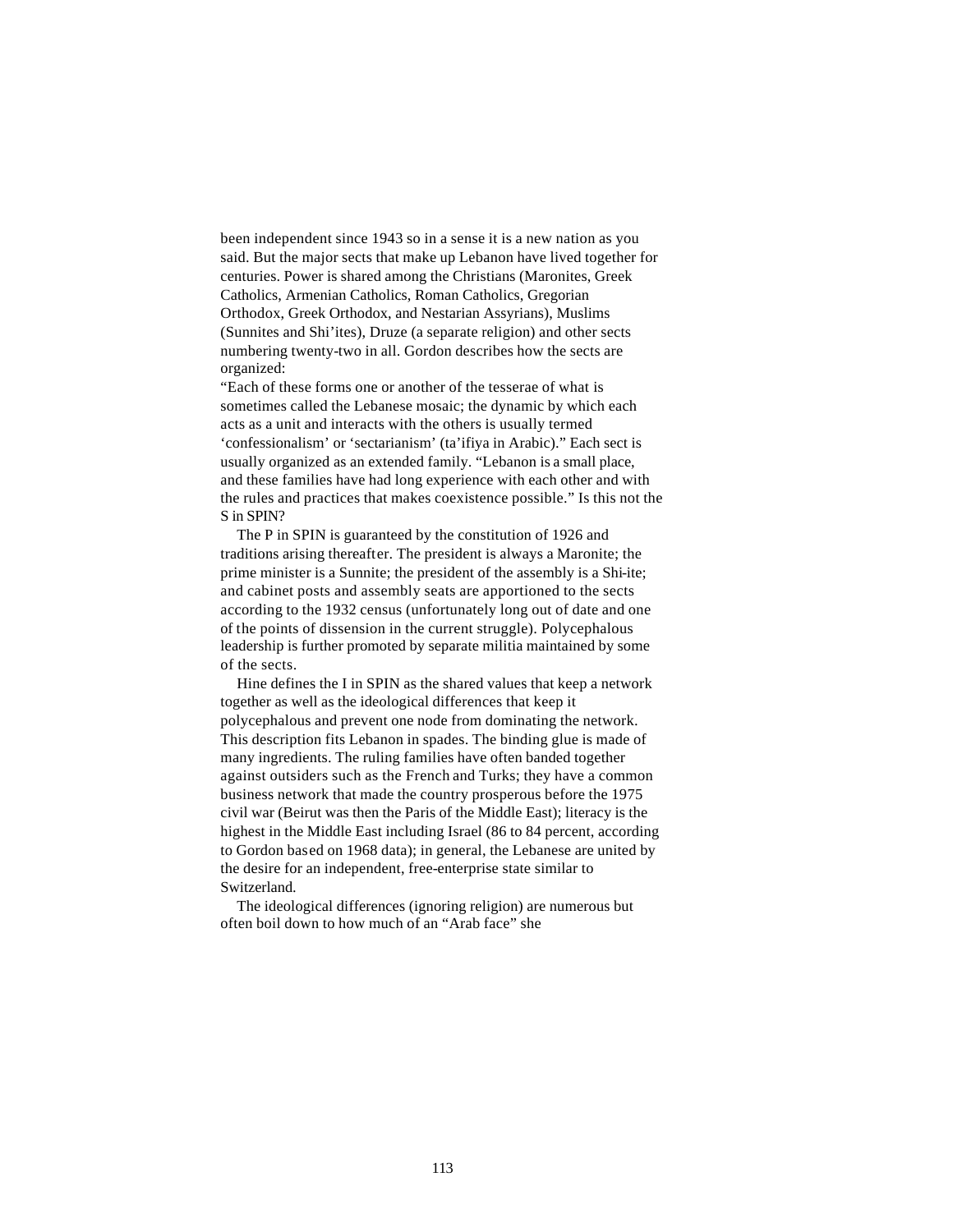should turn to the world: how hard should she fight against Israel; how much support to give the PLO; should she turn to the West or East for military support. Recall Hine's description of the schismatic nature of SPINs which she illustrated with the example of the Friends of the Earth spinning off from the Sierra Club. Then think back to the chaos of the reconciliating meeting among the Lebanese factions last summer [1984] in Geneva. Doesn't this capture the I in SPIN?

The network structure of the Lebanese government has been widely blamed as part of the problem there. The government works well in tranquil times but generally fails to unify to fight internal or external threats. I have no solutions to offer. The US and other members of the multinational force tried to modernize the army and government so Lebanon could compete against her more modern, aggressive neighbors but we apparently failed.

Gordon wrote: "Lebanon has been a laboratory for ethnologists and other students of multiethnic existence-even if only as a negative model—this in a world concerned with coexistence on a global scale, with reconciling and integrating diverse peoples into legitimate, pluralistic combinations. Perhaps Lebanon may serve only to show what to avoid; mo re optimistically, it may show that multiethnic coexistence is possible, even with internal flaws, unless destroyed by extrinsic forces."

One negative example such as Lebanon does not prove that SPINs will not work in organizing our "global village". Now that I know about SPINs I will be looking for positive examples as I watch the evening news. My tentative conclusion is that what makes SPINs strong as vehicles of dissent may make them weak when they finally achieve power. But I would be happy to be convinced otherwise.

Happy Thanksgiving!

[Wow!]

## C349 CC1914 Lipnack/Stamps (J & J, 670) 11/23/84 KEYS :/LEBANON SPIN/INTERNATIONAL NETS!

Ed, thank you for your thoughtful CC1909. You certainly have demonstrated for us that Lebanon is a good example of a SPIN, even if not a successful nation. Examples of networks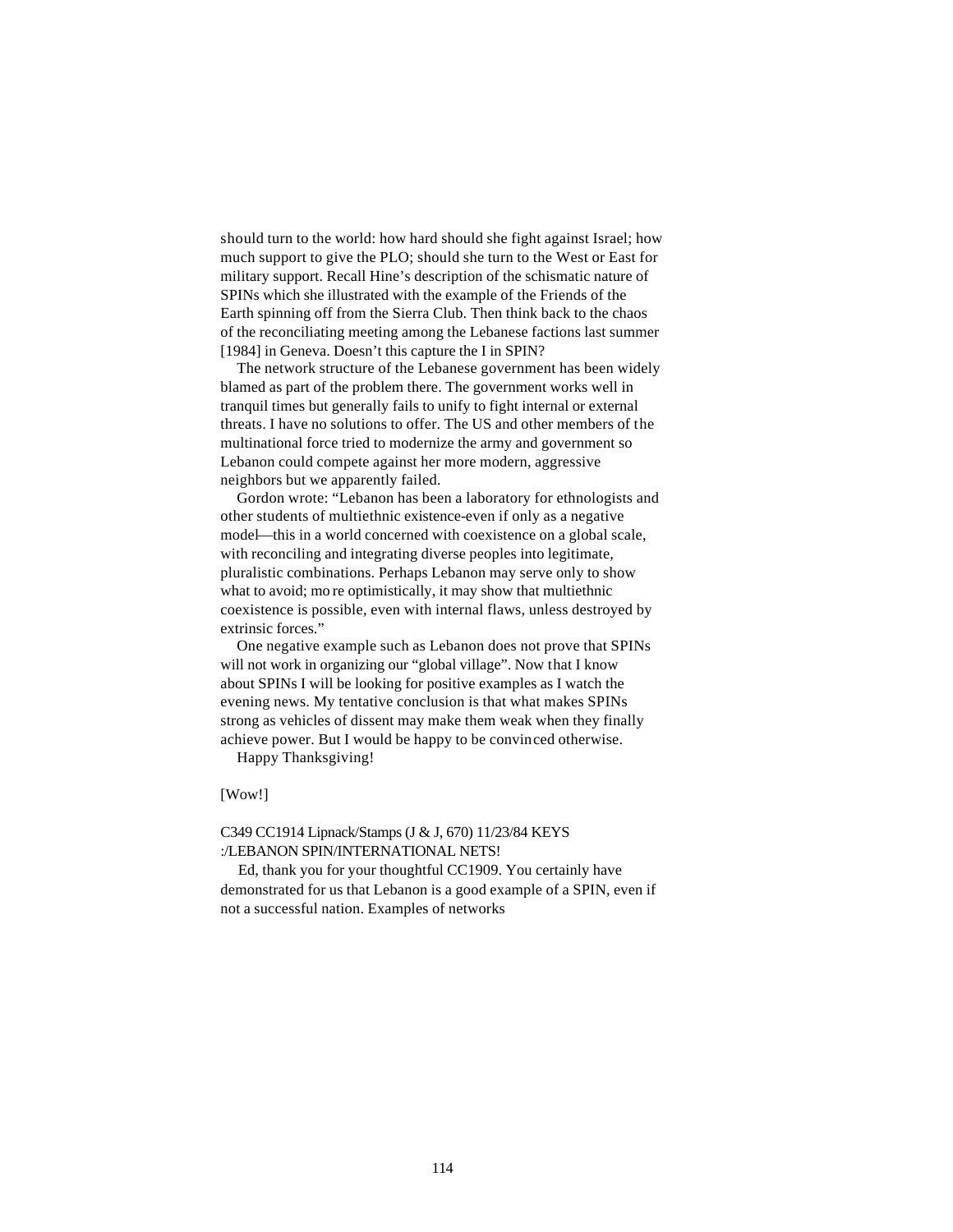not working help us extend our understanding of this form and aid us in designing networks more consciously.

Of the three characteristics—Segmented, Polycephalous and Ideological—the binding glue seems the weakest element of the Lebanese network government. This ingredient is clearly the most volatile in the networking mixture: too little in common and the whole can't cohere; too ideological and the whole overwhelms the parts. Here, the ideologies identifying the distinct segments, essentially religious, seem so much sharper and distinct than the Lebanese desire for independence and a free-enterprise state. Your tentative conclusion that what makes a SPIN strong in dissent may make it weak in power is probably correct and related to the ideological role.

One dimension the Lebanon example offers is the variety of ways that segmentation may occur. Segmentation based on religion may make coherence more difficult than segmentation based on region e.g., US states or Swiss cantons. As we suggested in another comment, the US Constitution can be interpreted as reflecting a network design in the functional segmentation of executive, legislative and judicial power— powers to be balanced, no institution dominating the others.

It may also be that a network may not be the best way to organize a nation (intra-nation), because self-identity is so difficult to achieve in a decentralized form. It may, however, be the best way for the globe to organize itself internationally. In historical terms, bureaucratic organization parallels the rise of the nation-state. Large-scale networks are appearing as the volcanic nation-making process subsides and the inter-nation integration process accelerates.

Indeed, given that the bulk of the world's states are quite resolutely hierarchically organized, we think a meta-state would have to be of the network form. National hierarchs would not tolerate being dominated by a global hierarch. Sovereignty becomes not an impediment to world government, but rather the statement of independence, segmentation, of nations. Absolute sovereign rights, however, would have to go the way of most industrial-age absolutes.

J&J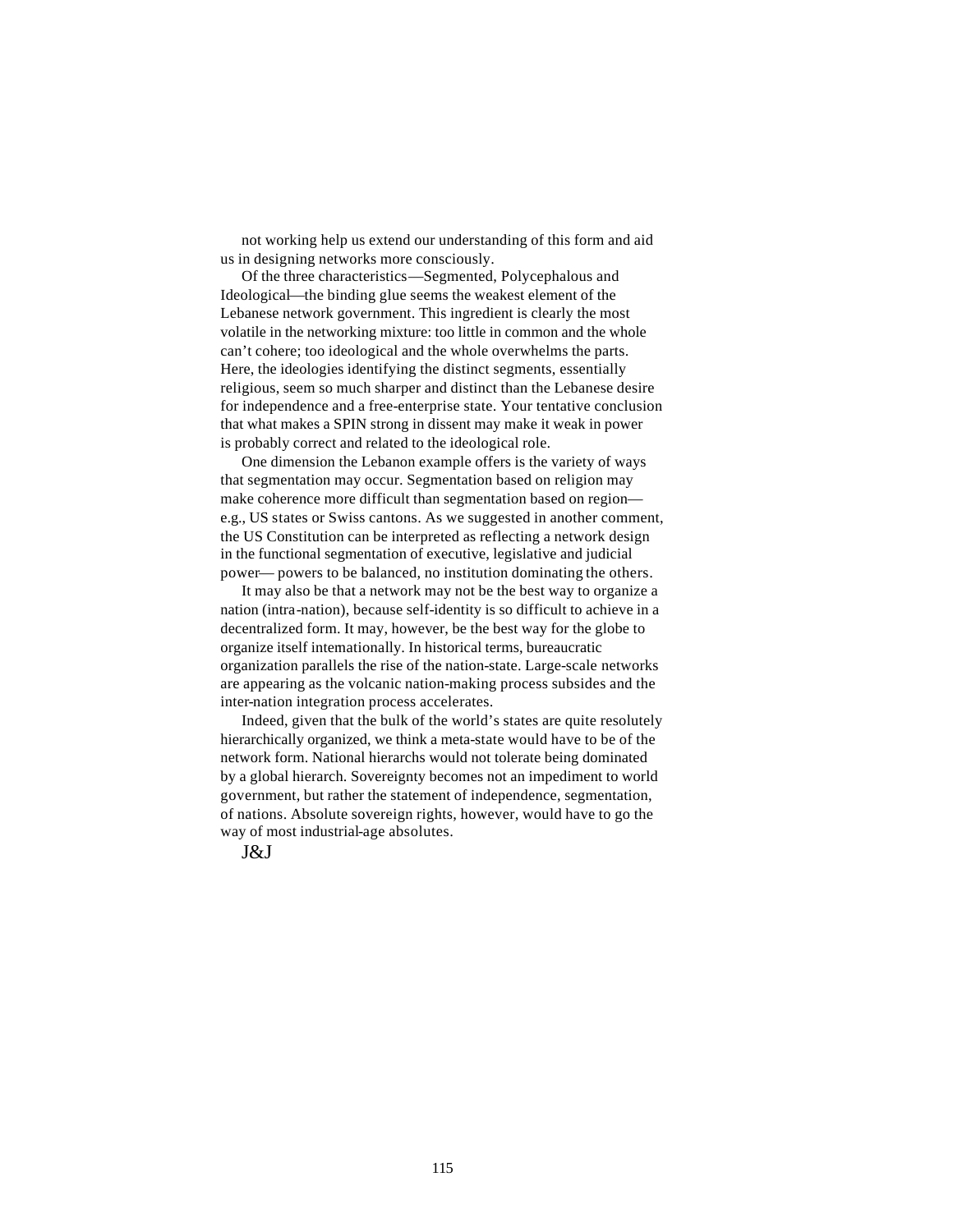[And a few days later, Ed sends us a gift of turtles, just as the course is about to end.]

## C349 CC1926 Edward Glenn (399) 11/27/84 KEYS:/NETWORKING IN MEXICO!

## J&J,

I would like to share a networking peace story. It is about my friend Carlos Nagel, a private consultant for US institutions wishing to work in Mexico. We at ERL [Environmental Research Laboratory] do a lot of work in Mexico and over the past four years Carlos has helped us in countless ways. Once a year Carlos and I travel through Mexico together visiting salinized farms at the request of the Mexican forestry research department. During this week-long car ride we share our life stories (several times). Carlos has talked about networking before but until your month I paid him no mind. As part of my networking education last week I bought him lunch and was repaid with the following story.

"I first started networking in Mexico without knowing what I was doing. I spent four years as the Mexico desk at the Arizona-Sonoran Desert Museum. My work included everything from obtaining collecting permits for rare species to promoting environmental causes in Mexico. I spent the four years traveling throughout Mexico, making contacts at all levels of the government and the private sector. Two things struck me: first, I could get cooperation person-to-person that could not be had institution-to-institution; second, the middlemanagement level is where the work is done in Mexico.

"My interest in Mexico grew as the Museum's faded so I finally left to start my own consulting firm. About this time I read *The Aquarian Conspiracy* and discovered I was a networker in Mexico. (I had a similar experience earlier. I spent six years managing a monkey colony in a corner of Puerto Rico. My workers were local fishermen but I soon had them managing the colony by themselves. A year after leaving, I was spending the night with a psychologist and his wife; browsing over his bookcase filled with books on Theory **Z** and Participatory Management, I discovered what I had done in Puerto Rico.)"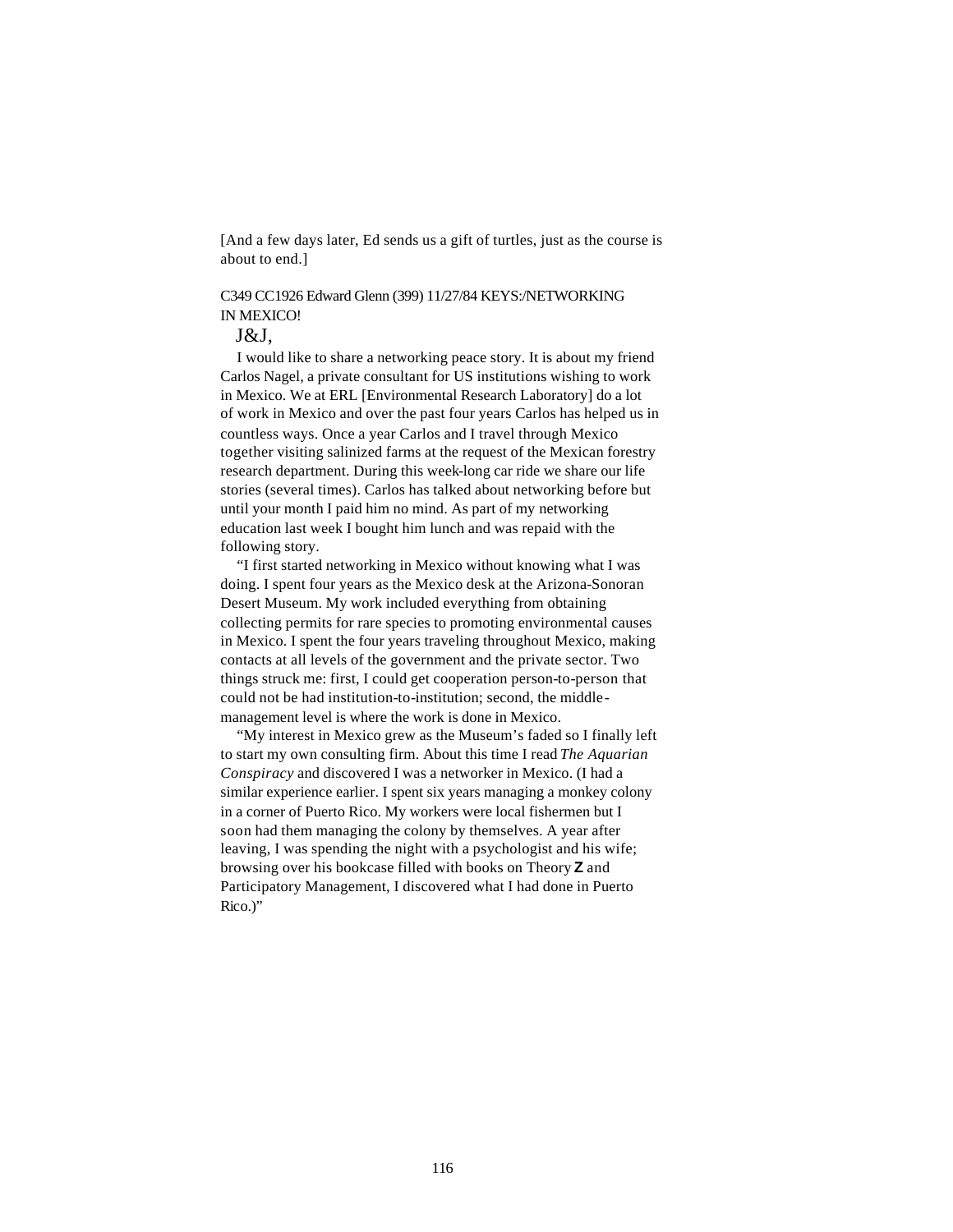Carlos then learned a hard lesson about the fallibility of hierarchies.

He became a consultant for World Wildlife Federation (WWF), headed by Russell Train (ex-Carter cabinet member). They were trying to monitor the breeding grounds of the sea turtles in Michoacan, Mexico. The hawkbill and other turtles lay their eggs on these oncedeserted beaches. Today they are threatened by hunting pressure. The turtle meat is prized as food; the eggs as an aphrodisiac; and the oil is put in face cream and sold oil the vanity market (much of it in the US).

Mexico has the laws to protect the turtle but the Fisheries Department does not enforce them. Their loyalty is to the fishermen who depend on turtles for cash. The World Wildlife Federation dealing institution-to-institution was unable to convince the Fisheries Department to accept its program for protecting the breeding grounds. Carlos says:

"Really, everyone involved was ready to start doing something about the destruction of turtles. The fishermen wanted a sustained yield, not a slaughter. The Fisheries Department only wanted to help the fishermen. Even the owner of a local turtle processing plant ultimately saw the value in protecting the resource. But the World Wildlife Federation and their man on the scene were more interested in controlling the situation than in working with the Mexicans—they insisted on having their own observers, refusing to relinquish control to Mexican environmental groups; this even though we had created an on-the-scene network whose nodes were the Mexican Marines, the governor of the state of Michoacan, and student observers from the University of Michoacan who were standing by to assist a truly Mexican effort. WWF couldn't accept that the US role was to point out the problem for the Mexicans to solve. They couldn't see that a visible US presence would poison the efforts of the concerned Mexicans.

"The hierarchical WWF in the end was ineffective. Despite their fund-raising ability they couldn't influence the situation in Mexico. I am now resurrecting the network of participants in Mexico—the fishermen, Fisheries Department, university students, plus private sector environmentalists such as Brianda Domeq, author and heir to the Domeq vineyards. The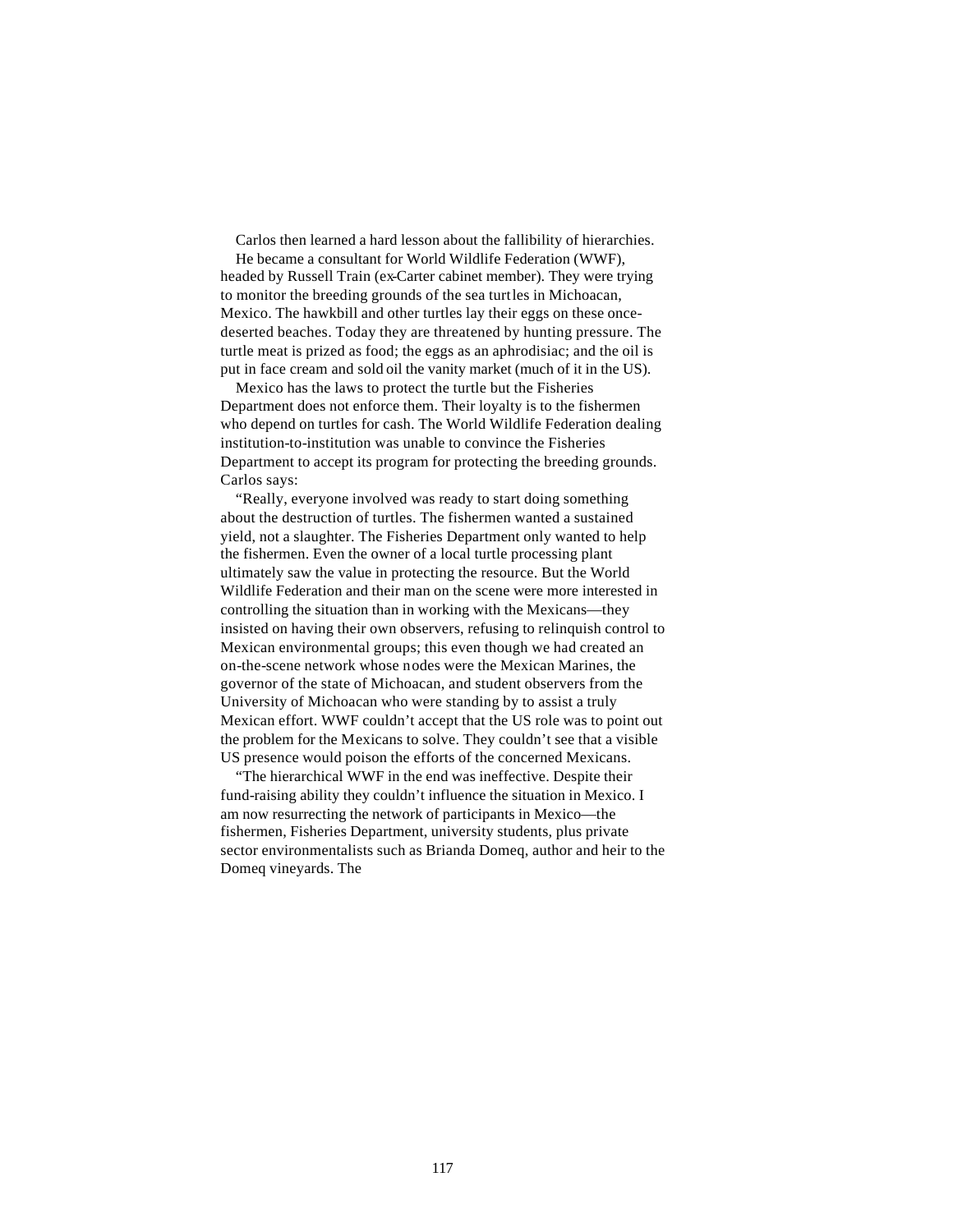network includes US citizens as well, but this time the relationships will be person-to-person. I believe 'networking', connecting the interested parties who may not even know of each other's existence, will succeed where institutions failed."

Carlos is a dedicated man, a believer in networks and sea turtles, and I wish him well. His company is Intercultural Development Associates in Tucson, Arizona. Next week we take our yearly car ride together and I look forward to sharing what I've learned from  $J \& J$  this month.

Thank you.

## C349 CC1930 Lipnack/Stamps (J & J, 670) 11/29/84 KEYS :/CROSS-CULTURAL NETWORKING! KEYS:/LONG ROAD TO THANKS!

Ed,

We're very appreciative of your networking peace story about Carlos Nagel's efforts to protect the Michoacan sea turtles. We receive many inquiries about the cross-cultural transportability of networking; this is an excellent example.

When you take your drive with Carlos next week, could you ask him if he'd mind whether we recount his story in our journal?

And, we want to acknowledge your contribution to the development of thought in this course.

Before we started this course, one of our "colleagues" over in the faculty "lounge" took us aside, and briefed us on the students.

"Watch out for Ed Glenn," he said. "If there's anything weak or shoddy in your thinking, Ed will find it."

So it was with great trepidation that our fingers engaged the keyboard, wondering where our feeble minds would reveal themselves.

We've covered a lot of ground since your first challenges in the early part of the month, and want to thank you for helping us cross some new boundaries in our work.

Your examples have been superb, and we request your permission to cite you in our writings.

With thanks,

J&J